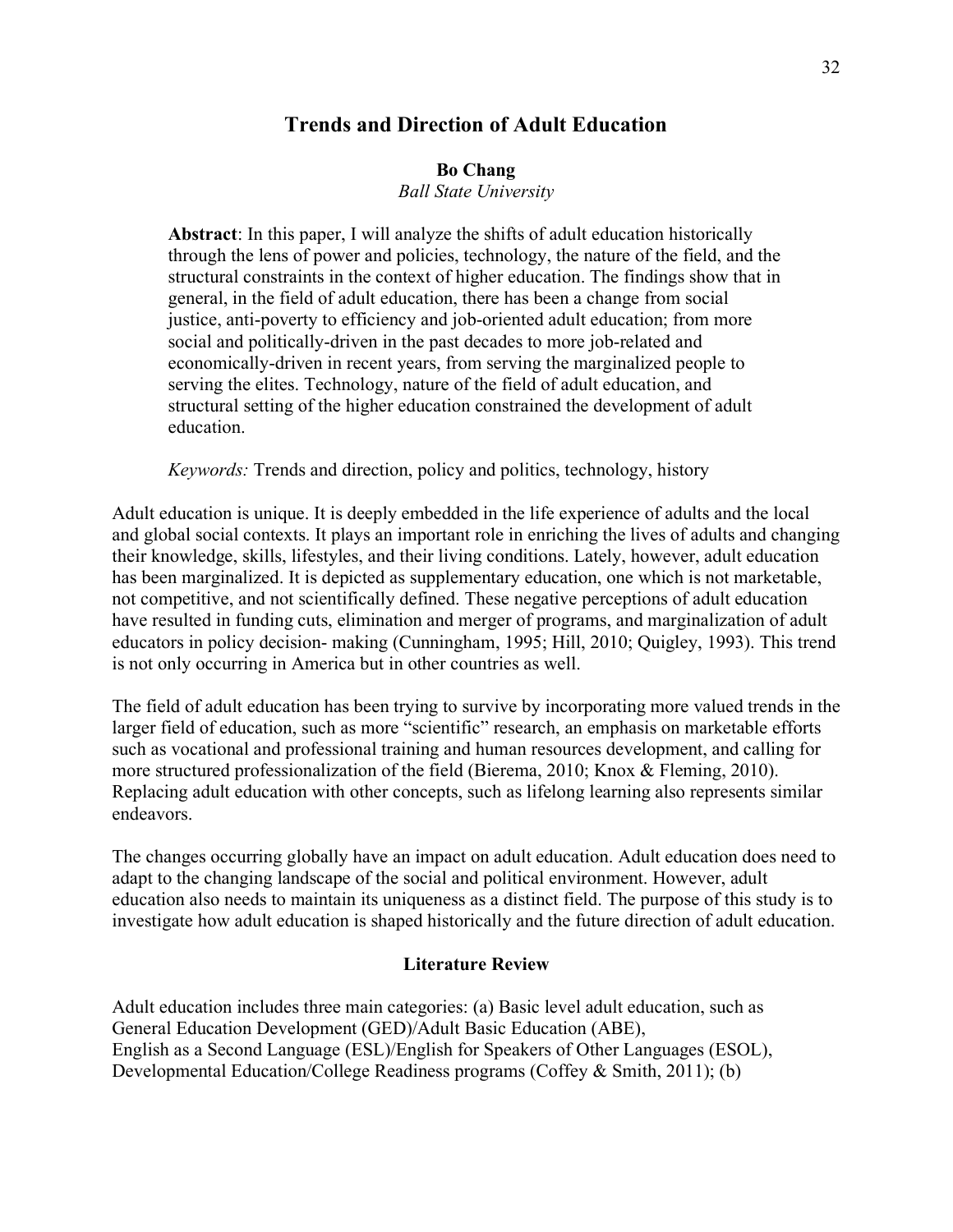undergraduate/graduate level adult education; and (c) training/human resource development programs and community-based adult education programs (Douglah & Moss, 1969).

In category one and category two, adult education plays a primary role for the development of individual adults. It includes scholars' teaching and researching on adult education, and administrators and organizers' application of adult education principles in adult education practice. Category three is the application of adult education in other fields. It is the intersection between adult education and other fields. It requires a general background in other fields and the principles and methodology in adult education (Douglah & Moss, 1969). In this category, adult education plays a secondary role to serve the primary goals of the individuals, communities, and organizations.

## **Figure 1.** *Categories of Adult Education*



The topics that relate to different historical periods of adult education have been studied by some scholars. For example, Brunner, Wilder, Kirchner, and Newberry (1959) investigated nonvocational adult education research since the mid-1920s. Long and Agyekum (1974) studied adult education from 1964-1973. Rose (1991) examined 25 years of the adult education act from 1966 to 1991. Stubblefield (1988) wrote a book entitled *Towards a History of Adult Education in America: The Search for a Unifying Principle*. The roles of adult education and future trends were also discussed by the educators in the field (Rose, 2008; Schroeder, 1970). In the future, adult education research should find a point to balance its role of solving social problems and practical issues. These perspectives from different historical periods show the changing roles and different focuses of adult education in a specific historical context.

Unlike other scholars whose main focus targets on the history of adult education, this study will use the historical documents as background and the perspectives from the scholars, practitioners and policy makers as references to show the trends and direction of the field.

## **Methodology**

In this study, ideas from documents will serve as the background information, and perspectives from 21 participants will serve as the primary data for this project. The documents collected include these such as Adult Education Task Force (1960s), Education for Public Responsibility (1960s), some important adult education organizations such as the Adult Education Association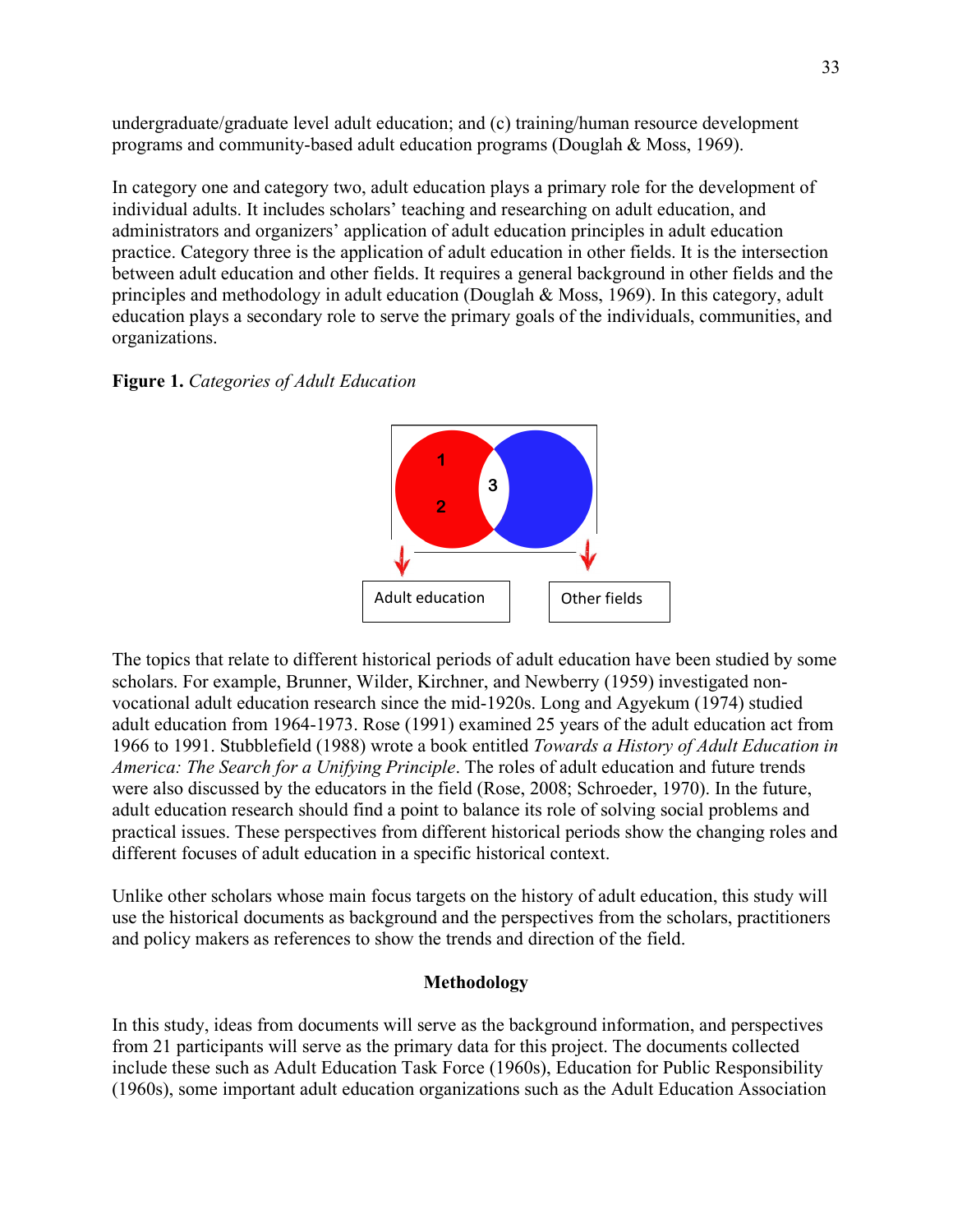of the USA. (AEA-USA), CPAE (Commission of Professors of Adult Education), UNESCO; Lifelong education in the 1960s; The Annual report on adult education since the 1950s; the lists of the papers presented at the AERC conferences; and the topics relevant to adult education in a variety of adult education publications, such as the Yearbook of Adult and Continuing Education, Handbook of Adult and Continuing Education, Handbook of Adult Education, the major journals of adult education, the important adult education organizations, etc.

The documents I collected provided me with the contextual information about the historical development of adult education. This collection of the materials also left some questions that have not been answered. Therefore, I interviewed 21 participants who were either involved in policy work, or have worked in the field of adult education as leaders, or they have played a significant role in the field and are familiar with the history of adult education, or who know the in-depth knowledge of one aspect of the field

#### **Findings**

The field of adult education has shifted during the last several decades and has been shaped by various factors (see Change 2020).

#### **Adult Education Moves from the Primary Role to the Secondary Role**

Adult education changed its direction to market-driven and job-oriented approach. Its sizes are decreasing, and it must collaborate with other fields to survive. However. in the third category, where adult education plays a secondary role, adult education is active, and its size is increasing. Other fields in category three are taking the leadership role and replace adult educators, which caused the adult education program to decline.

#### **Adult Education Is More Economic and Utilitarian Driven**

The ideology of the government drove adult education. Usually, when republicans were in power, adult education was expected to have job and business oriented positive results. When the Democratic Party was in power, community and social issues were favored. In the early decades, adult education focused on social consciousness and social justice. It emphasized social function. It was more social and political oriented. Since the 1980s, influenced by new liberalism, adult education is reviewed as individual investments by both parties. Politicians and interest groups are more interested in short-term benefits. Adult education is becoming more job-oriented, and market and commercial-driven.

#### **Adult Education Moves from the Margin to the Center in Practice**

Lack of financial support also causes a weak job market and lack of full-time jobs in adult education, which constrains the development of adult education since it provides few incentives for students after they graduate. Universities become more realistic and favor programs that can bring money and grants. Adult education is moving more towards the higher end sector of adult education to survive. It moves from serving the marginalized people to serving the elites.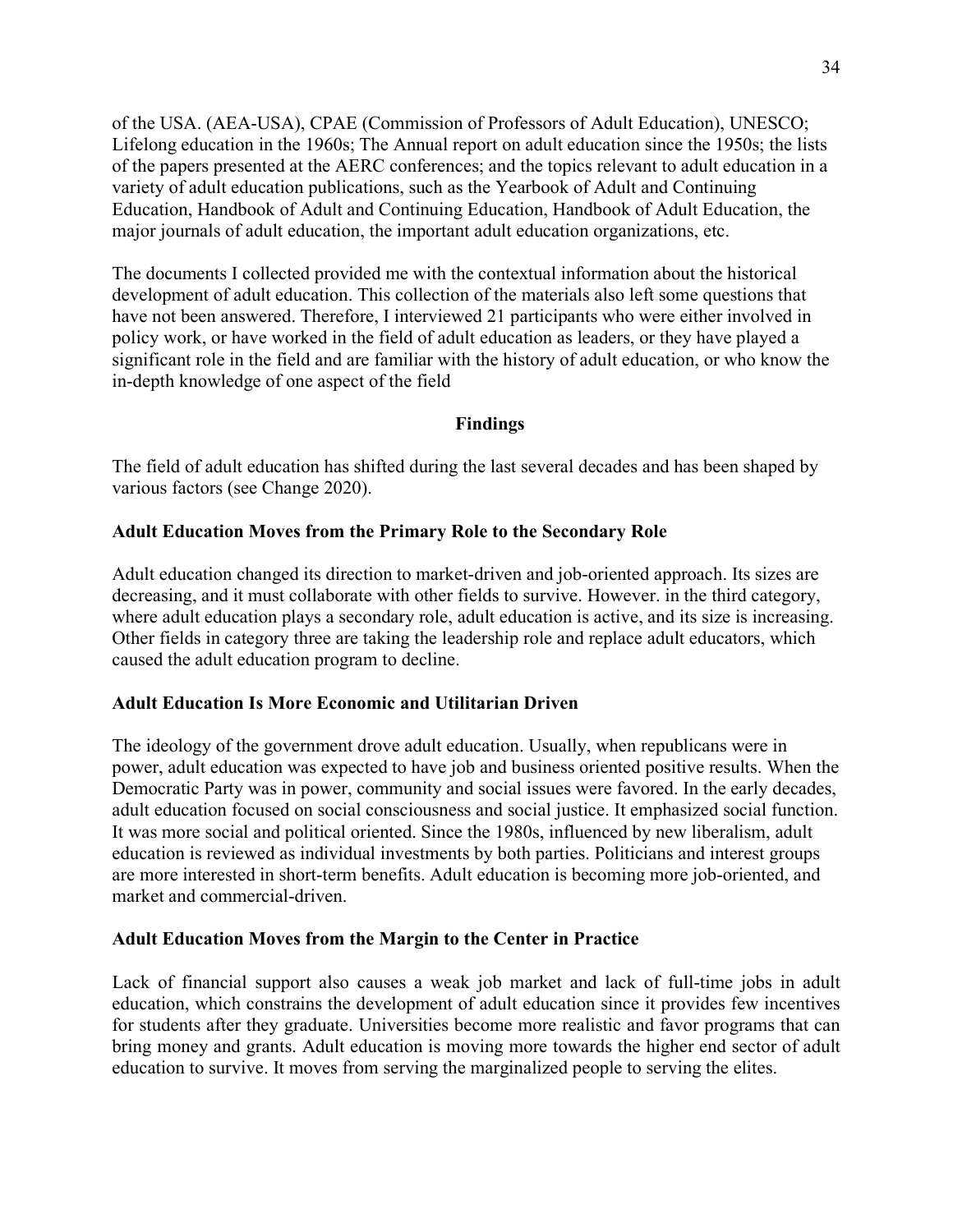Unlike adult education in category one and category two, in practice, adult education in category three is very active and has moved from the edge/margin to the center. Profit universities and organizations can also enroll adult learners, which introduces competition in other fields. However, other fields do not identify themselves as adult education since they have their own professional associations and their own identities. They are taking the leadership role and replacing the roles of the adult educators.

## **Technology Is Changing Structure and Physical Scope of Adult Education**

Technology impacts the direction of adult education and makes the physical scope of adult education decreased. Due to the technology change, learners move from learning through face to face courses to learning from free online courses. Adult education gradually loses its dollar benefit, its physical base, and its market to other fields. For example, YouTube makes free knowledge sharing among peers easy. Everyone can be an adult educator. Adult education lost a large portion of its market in this area.

## **Diversity and Practice Nature of Adult Education and the Structural Setting of the Higher Education Constrain the Development of Adult Education**

The adult education researchers mainly arise from the practice side, and the nature of adult education is more practice oriented. Since adult education is diverse and each program is small, there is a lack of a consistent research agenda. Major research universities have cut off the adult education programs because the research agenda and research base in the field of adult education are not concentrated (Cunningham, 1995; Hill, 2010; Quigley, 1993).

In the higher education context, promotion and tenure policies emphasize faculty members' teaching and publications, and extensive work in the community context is not adequately credited, which constrains professors' work and does not recognize the nature of adult education being deeply integrated into the context of community. Within the university structure, outreach is supported, but not substantial to the point that it would influence a faculty's tenure and promotion. Faculty members' work is limited to the structure. They focus on their small world and are not interested in connecting to the policymakers, nor do they actively reach out to the community for support. After the faculty in adult education retires, the adult education program changes its direction for survival.

#### **Conclusions**

In general, in the field of adult education, there has been a change from social justice, antipoverty to efficiency and job oriented adult education; from more social and political driven in the past decades to more job related and economic driven in recent years (Cervero & Wilson, 2001), from serving the marginalized people to serving the elites. Bosworth (2008), for example, stated that the low-income working adults are not well supported by the Federal grants and loans since such grants and loans are not designed well for low-income working adults' education. Technology, nature of the field of adult education, and structural setting of the higher education constrained the development of adult education.